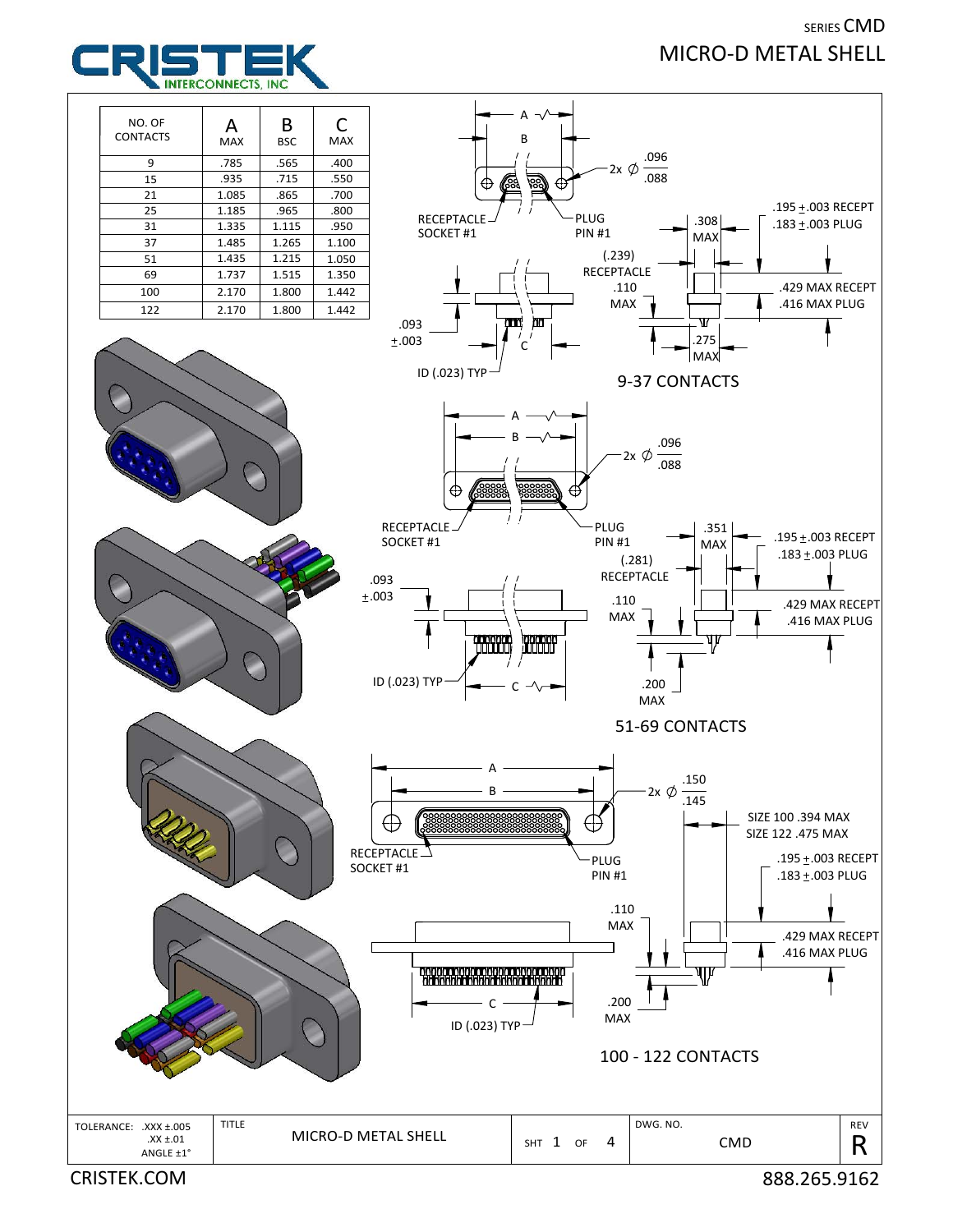## SERIES CMD MICRO‐D METAL SHELL



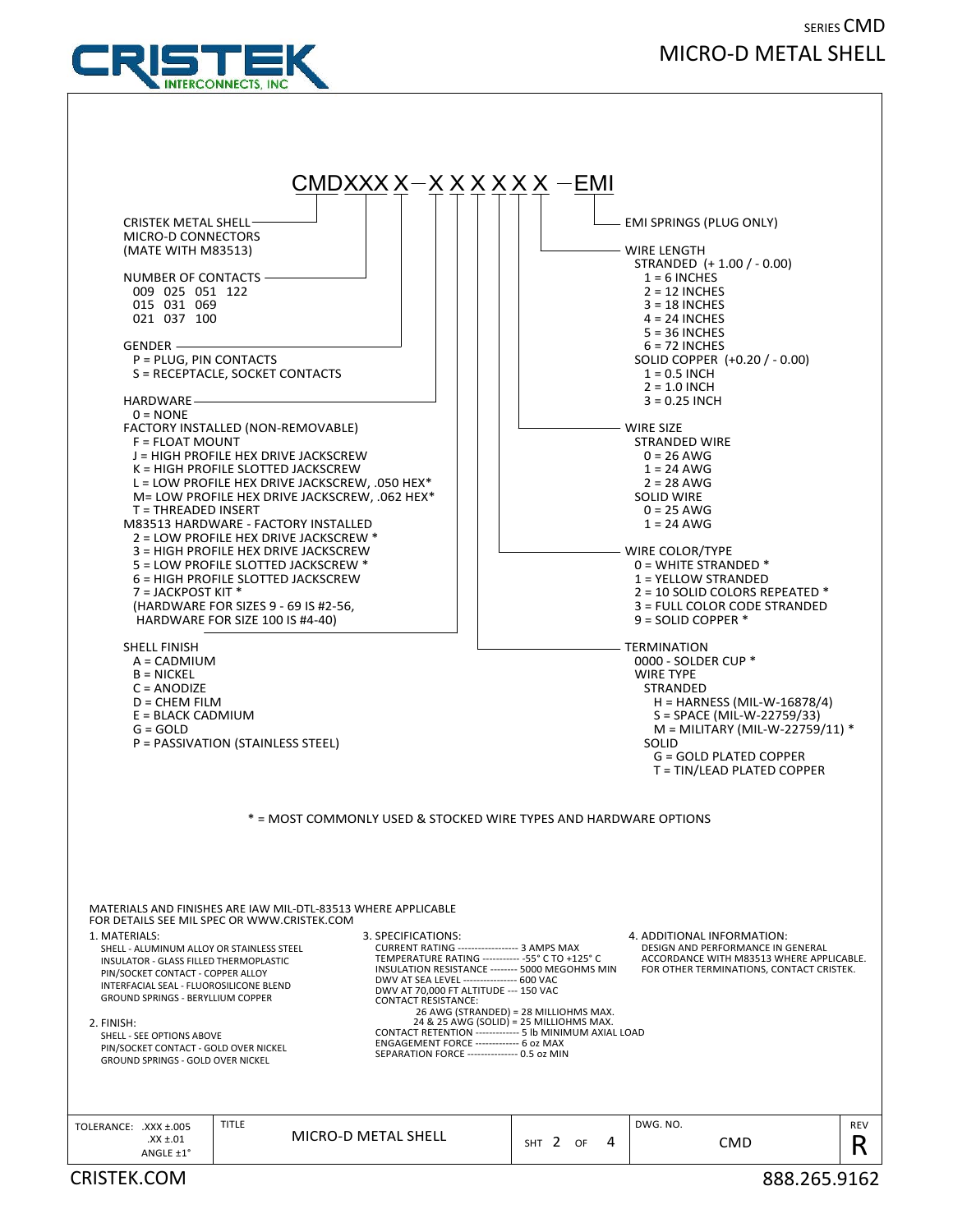

SERIES CMD MICRO‐D METAL SHELL